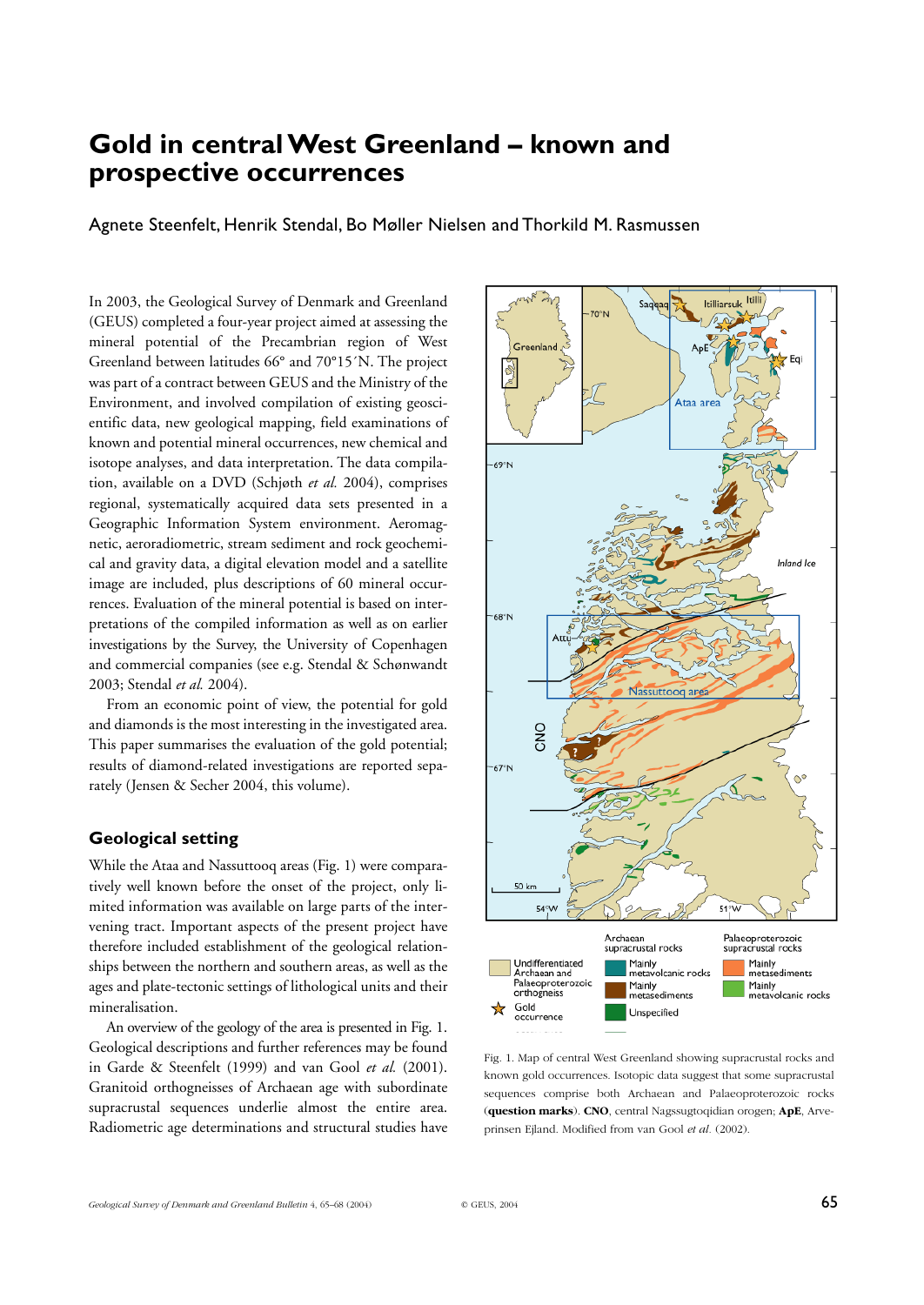documented that some of the supracrustal sequences are Archaean while others are Palaeoproterozoic in age.

Most of the Archaean crust in the study region was formed around 2.8 Ga, probably by accretion of tonalitic magmatic complexes formed at constructive continental margins. However, remnants of older continents have also been recognised, such as enclaves of mid-Archaean (*c.* 3 Ga) rock complexes and a small occurrence of early Archaean orthogneiss (3.6 Ga) in the south-eastern corner of the region. The metavolcanic sequences in the Ataa area were probably formed in a volcanic arc setting, while supracrustal sequences elsewhere are dominated by sediments and are likely to represent continental rift or margin settings. Late Archaean (*c.* 2.75 Ga) crustal heating with formation of pegmatites and granite veins has affected the entire region.

The Archaean basement together with Palaeoproterozoic cover rocks has been variably affected by the Palaeoproterozoic Nagssugtoqidian orogeny that lasted from *c.* 2.0 to 1.75 Ga. The orogeny involved initial continental rifting accompanied by intrusion of a dolerite dyke swarm, a subduction phase with extrusion and intrusion of quartz dioritic and monzodioritic magmas, and a final continental collision phase around 1.84 Ga resulting in folding, thrusting, shearing, metamorphism and local melting. At the same time as post-kinematic pegmatites and granites were emplaced at *c.* 1.8 Ga north of the central Nagssugtoqidian domain, ultramafic lamprophyres were intruded in the Ataa area. Much later, the southern continent of the Nagssugtoqidian orogen was the focus of recurrent alkaline and carbonatitic magmatism (Larsen & Rex 1992) resulting in numerous lamprophyre and carbonatitic dykes (see Jensen & Secher 2004, this volume) in addition to the major Sarfartoq carbonatite complex (*c.* 0.6 Ga).

## **Known gold occurrences**

Eight mineral occurrences with prospective gold concentrations (i.e. above one gramme per ton, 1 ppm) have been identified during commercial and government exploration in the study region, although none have so far proved economic in size and grade (Fig. 1; Stendal 1998; Stendal *et al.* 2002; Stendal & Schønwandt 2003). The known auriferous mineral occurrences are all hosted in Archaean rocks. Two are stratabound and were probably formed during deposition of the host sediments and lavas, while the others are located in cross-cutting veins, alteration zones, breccias and shear zones.

*Itilli.* The oldest known metavolcanic rocks in the region are the amphibolites at Itilli, which are intruded by a 3 Ga old quartz diorite (Thrane & Connelly 2002). The setting is possibly a volcanic arc. Disseminated sulphides within the amphibolites are closely related to short, variably oriented

shear zones. Locally these shear zones host quartz lenses (5–10 cm wide and 1 m long) parallel to the fabric of the shear zone, that are often surrounded by a halo of hydrothermal alteration. Veinlets and disseminated sulphides including chalcopyrite occur both in the quartz lenses and the sheared amphibolite and contain 0.7 ppm Au. Other shear zones along a thrust contact between amphibolites and metasediments, up to 25 cm wide, contain quartz lenses and nickelarsenides (e.g. gersdorffite). Analyses of chip samples from these shear zones have yielded values of up to 0.3% Cu, 1.3 ppm Au and 1.5% Ni.

*Saqqaq.* The supracrustals comprise felsic metasedimentary rocks with subordinate mafic and ultramafic metavolcanic units. The sequence may represent deposition in a continental rift or at an active continental margin. The age is not known, but believed to be Archaean. Gold occurs in a 1 to 2 m thick garnet-quartz horizon situated at the boundary between ultramafic lavas and mica schist. The horizon has been interpreted as a syngenetic exhalative chert (Garde *et al.* 1999), or alternatively a silicified shear zone (NunaMinerals 2000). The auriferous metachert layer contains a few per cent of disseminated sulphides. Gold values are in the range of 1–16 ppm over 1–2 m, and the auriferous bed can be followed for at least 4 km. In addition to gold, the mineralised layer also has high concentrations of As (average 404 ppm), Ni (average 652 ppm) and Cr (average 1403 ppm).

*Eqi.* The metamorphosed mafic and felsic volcanic rocks are considered part of a 2.8 Ga old volcanic island arc. Three types of gold mineralisation are found. Syngenetic gold occurs in up to 20 cm thick lenses of semi-massive pyrite situated in a 50–200 m wide zone between rhyolitic lava and sericite-rich sediment. Composite grab samples of massive pyrite have yielded up to 0.2% Cu and 1 ppm Au. Hydrothermal activity associated with the volcanism at Eqi resulted in pervasive carbonate alteration along N–S-trending zones. The carbonatised rocks consist of ankerite, chlorite, green fuchsitic mica and disseminated pyrite. Chip samples of carbonate alteration have given up to 2.3 ppm Au over 2.5 m, while grab samples of quartz-veined rocks have yielded between 5 ppb (microgramme per ton) and 60 ppm Au. The third kind of gold mineralisation is hosted by a 10 m wide and 100 m long breccia zone, is clearly epigenetic and is Palaeoproterozoic in age. The breccia is situated immediately west of a major N–S-trending thrust separating the greenschist facies volcanic rocks to the east from amphibolite facies sedimentary rocks to the west. The breccia includes pyrrhotite, pyrite and chalcopyrite, and minor amounts of sphalerite and arsenopyrite. The main zone yielded up to 1.7 ppm Au over 1 m, and the best section of 12 short drill holes assayed 1.3% Cu and 12 ppm Au over 3.2 m.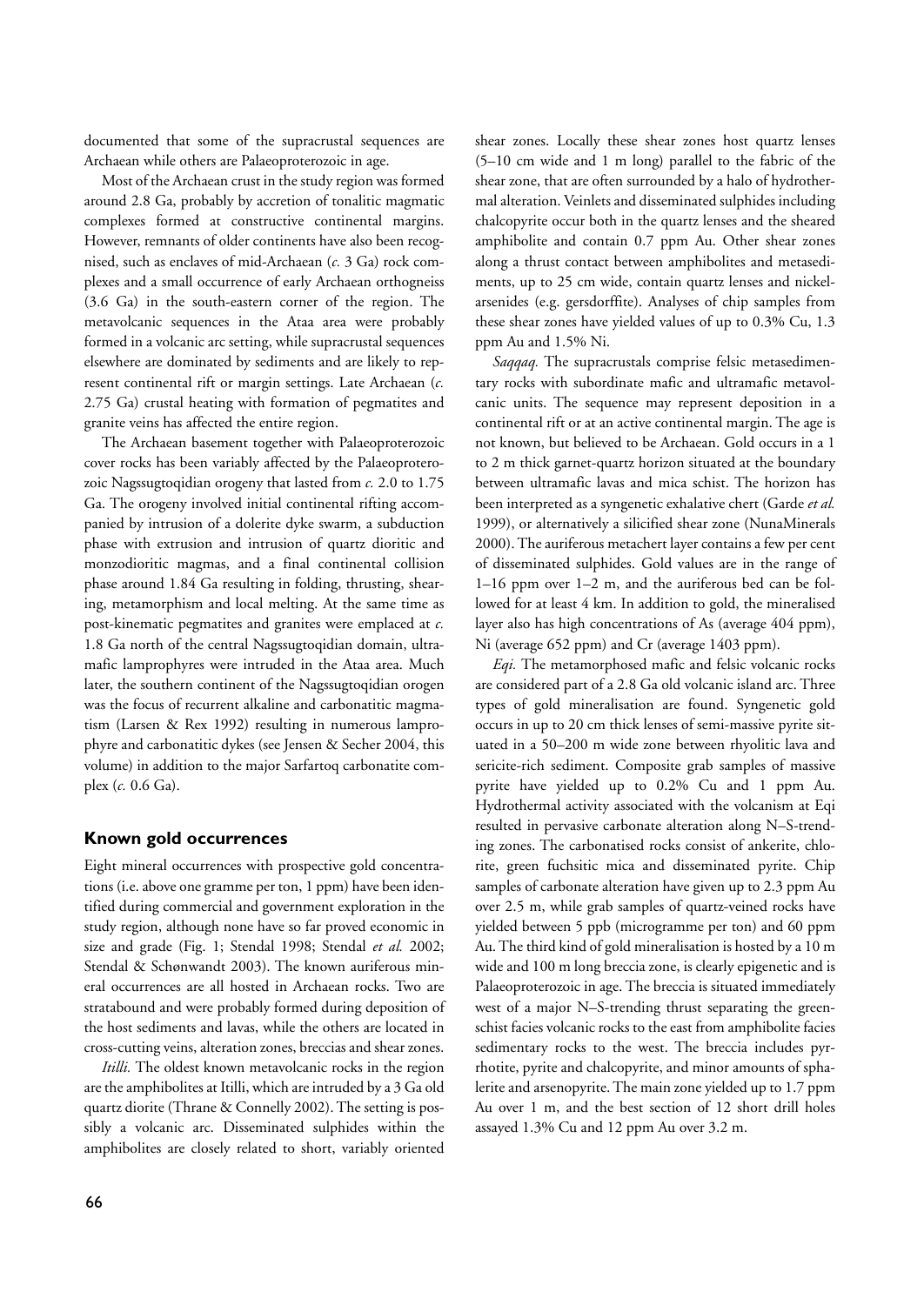*Arveprinsen Ejland*. The supracrustal sequence (Fig. 1, ApE) probably forms part of the same volcanic island arc represented at Eqi. It comprises mafic metavolcanic lavas and a mafic sill complex. Disseminated pyrrhotite and pyrite are common and semi-massive to massive lenses of sulphide also occur. Quartz veins with up to 2.6 ppm Au occur in minor pyrite-rich shear zones. Samples of hydrothermally altered sulphide within a fault zone have assayed between 8 and 25 ppm Au. Pb-Pb isotope data indicate that the hydrothermal alteration is Palaeoproterozoic in age.

*Itilliarsuk.* The metasediment-dominated supracrustal sequence along the south coast of Nuussuaq hosts large, rusty-weathering iron-formations in the form of both magnetite-rich bands and semi-massive sulphide. Mica schist with disseminated pyrrhotite and pyrite attains a thickness of about 150 m. NunaMinerals (2000) have identified several sites with epigenetic gold mineralisation in sulphide-rich schists, quartz veins and shear zones. The best target is a shear zone that hosts a quartz-sericite rock yielding 9 ppm of Au over 1.7 m. The mineralised structure can be traced 500 m along strike.

*Attu.* This gold occurrence is the only place outside the Ataa area where gold concentrations above 1 ppm have so far been recorded. A prominent mylonite zone comprising pegmatite veining, silicification, magnetite and sulphide mineralisation cuts through granulite facies orthogneiss. The zone is 100–330 m wide, strikes 75° and dips 60–70°W. Samples of silicified mylonite assayed 2 to 8 ppm Au.

# **Favourable areas for further gold prospecting**

The distribution and ages of known gold occurrences within the study region demonstrate that gold-bearing mineralising systems have been active at various times throughout the geological evolution of the study region. Syngenetic gold mineralisation is evident in Archaean times where the favourable environments appear to have been rift or active continental margin and volcanic island arcs. Renewed heating and associated hydrothermal circulation in these environments could remobilise and deposit gold where fluids moving along shear zones and faults pass through basic, reducing rocks at the appropriate temperature. Several events are known, which may have triggered epigenetic gold mineralisation: *c.* 2.75 Ga granite intrusions, Palaeoproterozoic (*c.* 1.9 Ga?) intrusion of sills in the Ataa area, *c.* 1.84 Ga deformation and heating resulting from continent collision, 1.8 to 1.7 Ga granite and pegmatite veining, *c.* 1.75 Ga lamprophyre intrusion, and albitisation in the Ataa area, possibly younger than 1.7 Ga.

Figure 2 shows favourable areas for gold mineralisation based on the following criteria: (1) presence of stream sed-



Fig. 2. Gold anomalies and gold prospective areas in central West Greenland. Stream sediment collected over the entire region at a spacing of 4 to 6 km by GEUS (Steenfelt 2001). Heavy mineral concentrates of stream sediment (**HMC**) collected in selected areas by Nunaoil A/S (Sieborg 1992). HMC and < 0.1 mm grain size fraction of stream sediment types analysed by the instrumental neutron activation method. The distribution of high concentrations of As, Sb and Rb is illustrated by combined contoured grids. Gridding was carried out with a cell size of 5 km using a Kriging method. The **triangle** shows range of colours where grids overlap. **NSSZ**, Nordre Strømfjord shear zone.